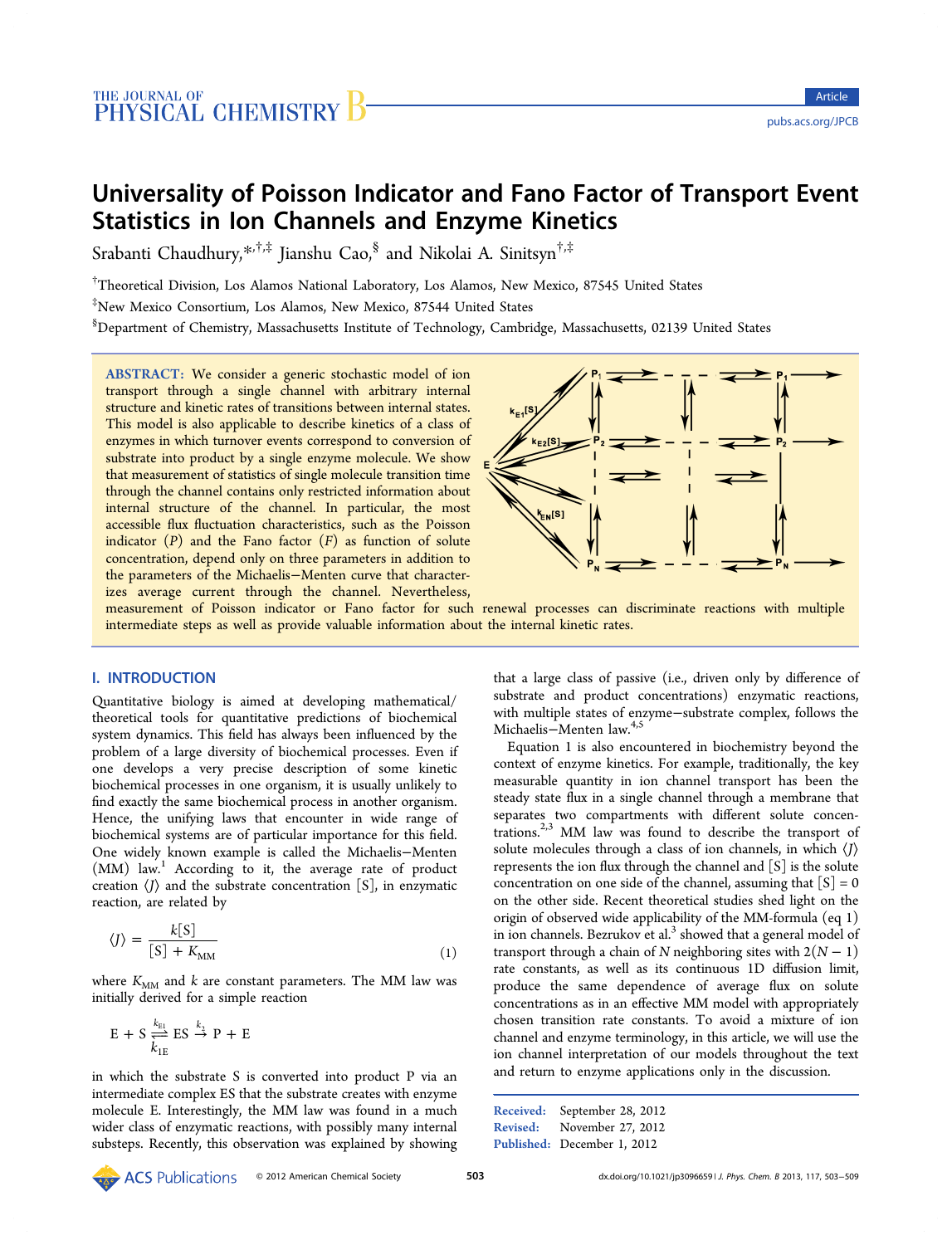The simplicity of eq 1 implies that information provided by measurements of average flux is intrinsically limited. Only two constants can be obtai[ne](#page-0-0)d experimentally by measuring MM curve for a renewal process. Additional terms will contribute to the substrate-dependence of turnover rate if a multiple-channel reaction is driven away from equilibrium.<sup>4,5</sup> The advance of single molecule techniques allowed researchers to alleviate this restriction by studying not only average c[urr](#page-6-0)ents but also the statistics of single molecule transitions in the channel-facilitated transport through biological membranes.2,3,6−<sup>8</sup> For example, single-channel ion current measurements have been used to study the translocation dynamics of singl[e-stran](#page-6-0)ded RNA and DNA through  $\alpha$ -hemolysin channel in lipid bilayer membrane.<sup>5</sup> During the translocation, the single stranded polymer partially blocks the channel. This leads to transient blockades in  $\alpha$ hemolysin single channel current and the current is restored to its original value when the DNA exits from the other side of the membrane. By detecting time moments of such events of DNA exit, one can study not only mean DNA transition times but also characterize fluctuations of those time intervals. Such highresolution transition events recording from single ion channels were shown to provide information that is hidden in ensembleaveraged experiments. The most accessible characteristics of fluctuations in molecular transport are related to second moment of turnover time statistics and current distribution. Those include the Poisson indicator  $(P)$ , defined by

$$
P = \frac{\langle t^2 \rangle - 2 \langle t \rangle^2}{\langle t \rangle^2} \tag{2}
$$

which is also known as the Mandel parameter in the context of photon counting statistics,<sup>10−12</sup> and the Fano factor  $(F)$ , defined by

$$
F = \frac{\langle J^2 \rangle - \langle J \rangle^2}{\langle J \rangle} \tag{3}
$$

where  $t$  is the time between successive molecular transitions through the channel and averaging is over a large number of such observed transitions; J is the total number of molecules transferred through the ion channel during a specified measurement time interval. In the context of photon statistics, the Fano parameter and the Poisson indicator are related to the Mandel's parameter which describes the bunching and antibunching of emitted photons.

If ion channels were just "windows" without internal structure for instantaneous molecular transitions through a membrane, the statistics of turnover times would be exponential and statistics of currents would be Poissonian. This corresponds respectively to  $P = 0$  and  $F = 1$ . Functional dependences of  $P([S])$  and  $F([S])$  on the solute concentration, [S], on one side of a membrane provide valuable information about structure of an ion channel. In our present paper we will consider the model of ion channel kinetics with the possibility of multiple closed loops in kinetic network, as shown in Figure 1. We will show that, similarly to the universality of average flux characteristics, the complexity of  $P$  and  $F$  for transport through ion channels reduces to the universal functions that depend on, maximum, three additional constant parameters. We will also show that one can derive a connection between the Fano factor and Poisson indicator for such renewal kinetic processes. Although the universality of  $P$  and  $F$  will be the main focus of our work, we will perform calculations on the level of the full



Figure 1. Ion channel model.  $E$  is the empty state with  $N$  internal states for the entry to the ion channel.

statistics of turnover events, so that our method can be used to explore similar properties of higher order correlators, if needed.

This paper is organized as follows. In section II, we introduce our general kinetic model for transport through an ion channel and derive expressions for the first passage time distribution and related observables in fluctuation statistics such as the second moment of the distribution and the Poisson indicator. We also concentrate on simple kinetic models with only two internal states and use the self-consistent pathway formalism proposed by Cao and Silbey<sup>15</sup> to derive expressions for the waiting time distribution in terms of the elementary kinetic rates and show how these m[ode](#page-6-0)ls influence parameters in the general expression for the Poisson indicator. In section III, we calculate the Fano factor by exploring a connection between the turnover probability distribution and the cumu[lant genera](#page-4-0)ting function, which is directly related to the Fano factor. We derive expressions for the parameters that influence Fano factor in terms of the kinetic rates for two state models. We summarize our results in section IV.

## II. FIRST PA[SSAGE TI](#page-5-0)ME DISTRIBUTION

In our model of ion channel, shown in Figure 1, we consider transport through a singly occupied channel with arbitrary number of internal states. The channel is assumed to be capable of having a maximum of one molecule inside; that is, even if the molecule is smaller than the length of the ion channel, we assume that it creates a potential that blocks other molecules from entering the channel. The left side compartment contains solute particles at concentrations [S], whereas the right compartment has negligible solute concentration. E represents the single empty channel state, and  $P_1$ ,  $P_2$ , ...,  $P_N$  are possible solute occupied states at the entrance to the channel. We assume that, after the solute molecule leaves the channel, the internal degrees of freedom of the channel relax quickly, so that the empty state E of the channel can be represented in our model by a single state. We also assume that the solute concentration on the left of the channel is set to a constant value. Hence, evolution repeats, in the statistical sense, each time the channel becomes empty. If we understand the dynamics between only two successive moments at which the channel becomes empty, we can reconstruct all other statistical characteristics of the process. This type of reaction scheme is referred to as a renewal process.<sup>16</sup>

Waiting Time Distribution Functions. We assume that experimentally only some speci[fi](#page-6-0)c events, called monitored transitions, are observable. For example, in ion channels, monitored transitions can be events when a transported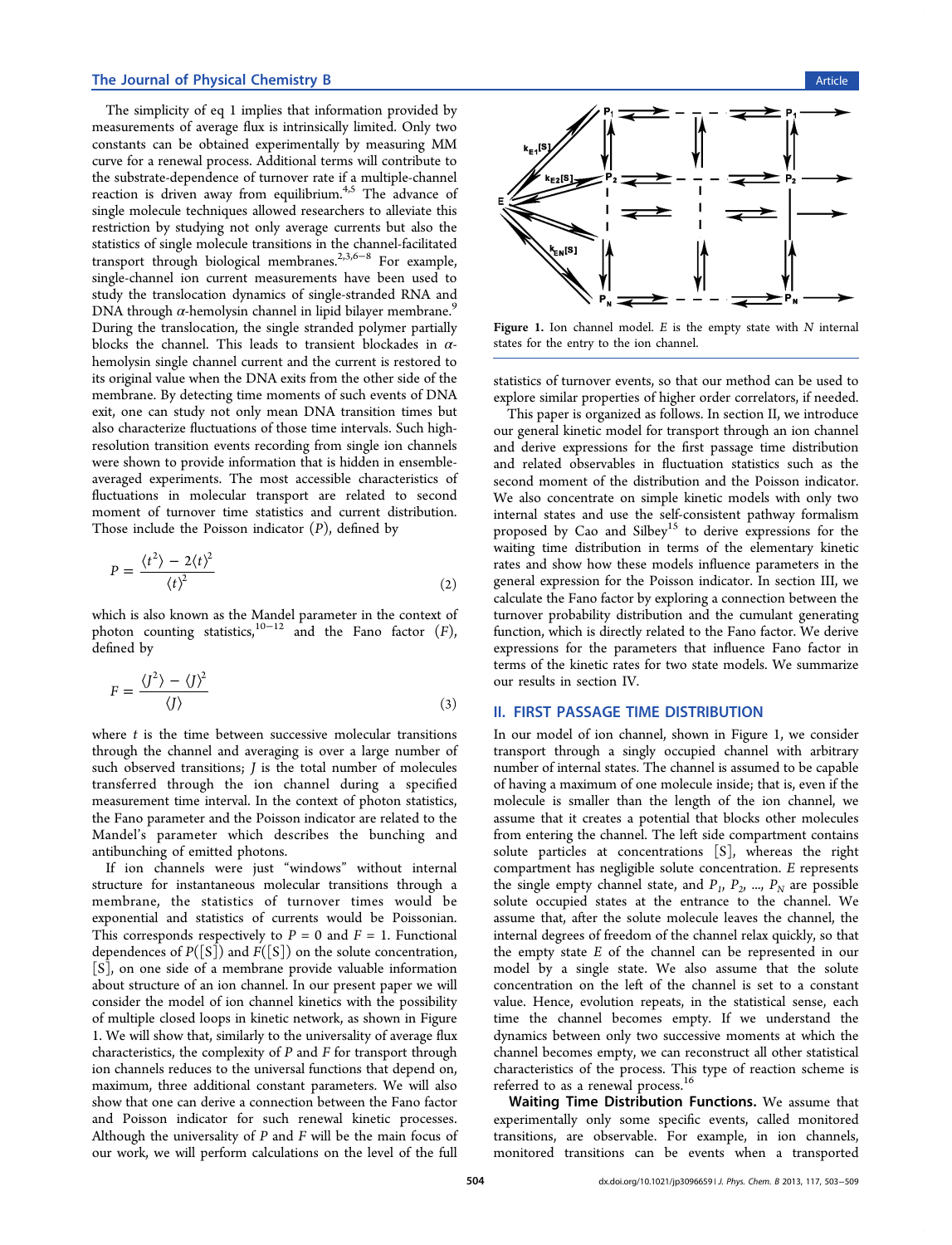<span id="page-2-0"></span>molecule leaves the ion channel. We will assume that the evolutions of the system are statistically identical after each monitored event. The central object of the renewal theory is the first passage time distribution  $\phi(t)$  between two successive monitored events. More precisely, given the moment of one monitored transition,  $\phi(t)$  dt is the probability of observing the next monitored transition between time  $t$  and  $t + dt$  after this time moment. In this article, we will assume that monitored transitions correspond to events when solute molecules are leaving the ion channel to the right compartment. Such events were shown to be detectable in ion channel experiments.<sup>2,3</sup>

It is generally assumed that the kinetic rate for entering the "empty" ion channel is proportional to the solute concent[rati](#page-6-0)on [S]. Hence let  $k_{E_i}[S]$  be the rate for making a transition from empty state  $E$  into the state with a solute molecule inside the ion channel at site j, with constant parameter  $k_{E_i}$  independent of [S]. In correspondence to this process, we introduce the probability per unit time,  $Q_{E_i}(t)$  of the event that at time t, after the channel becomes empty, the new solute molecule enters the channel for the first time at site *j*. Explicitly,  $Q_{E_i}(t)$  is exponentially distributed

$$
Q_{Ej}(t) = k_{Ej}[S] \exp(-t \sum_{j=1}^{N} k_{Ej}[S])
$$
\n(4)

This type of probability is known as the waiting time distribution function, which accounts not only for fundamental rate processes or their combinations but also nonexponential decay processes. The waiting time distribution formulation allows us to condense a large class of complex reactions into a generic scheme which is the irreducible representation of measurements.<sup>15,17</sup> In the current setting, the accessible measurements are substrate binding and enzymtic turnover, which define t[he b](#page-6-0)asic elements of the waiting time analysis presented below.

Let then  $Q_{\rm R}^j(t)$  be the probability per unit time of the event that the molecule that just entered the site  $j$  will leave the channel at time  $t$  to the right, i.e., by making a monitored transition. We assume that all elementary reactions, except the monitored ones, are, in principle, reversible, so there is also a finite probability per unit time,  $Q_L^j(t)$ , that the solute molecule, being initially at site  $j$  will leave the channel to the left at time  $t$ without making the monitored transition. In both cases, after leaving to the left or to the right, the channel becomes open again and the process renews. The probability  $\phi(t)$  then satisfies a formal convolution law

$$
\phi(t) = \sum_{j=1}^{N} \int_{0}^{t} dt_1 Q_{Ej}(t_1) [Q_{R}^{j}(t - t_1)
$$
  
+ 
$$
\int_{t_1}^{t} dt_2 Q_{L}^{j}(t_2) \phi(t - t_2)]
$$
 (5)

This equation can be transformed into algebraic equation, which is satisfied by the Laplace transform of  $\phi(t)$ , i.e., by  $\phi(s)$  $=\int_0^\infty e^{-st}\phi(t) dt$ . The result is

$$
\phi(s) = \sum_{j=1}^{N} Q_{Ej}(s) [Q_{L}^{j}(s)\phi(s) + Q_{R}^{j}(s)] \tag{6}
$$

Here and in what follows, we distinguish probability distributions and their Laplace transforms by writing in their arguments, respectively, t or s.

Equation 6 can be formally solved as

*N*

$$
\phi(s) = \frac{\sum_{j=1}^{N} Q_{Ej}(s) Q_{R}^{j}(s)}{1 - \sum_{j=1}^{N} Q_{Ej}(s) Q_{L}^{j}(s)}
$$
(7)

*j*

*N*

This compact expression generalizes the distribution function derived for chain reactions and exemplifies the self-consistent pathway method formulated for the first passage time distribution of generic enzymatic networks.<sup>15,17</sup> The introduction of  $Q_R$  and  $Q_L$  simplifies such analysis and can generate hierarchical distribution functions for chain [reac](#page-6-0)tions.

Substrate Dependence of Poisson Indicator. We note that eq 7 is still a formal solution because only the functional form of  $Q_{E_i}(s)$ , at this stage, is known

$$
Q_{Ej}(s) = \frac{k_{Ej}[S]}{s + \sum_{j=1}^{N} k_{Ej}[S]}
$$
(8)

while  $Q_{\text{L}}^{j}(s)$  and  $Q_{\text{R}}^{j}(s)$  remain unknown yet. However, to achieve our goals, their explicit form is not needed. Importantly, we know that neither  $Q_L^i(s)$  nor  $Q_R^j(s)$  depends on the external solute concentration [S]. Substituting  $Q_{Ej}(s)$  from eq 8 into eq 7 and taking the derivative of eq 7,  $\langle t \rangle = (-1)$ lim<sub>s→0</sub>  $\partial \phi(s)/\partial s$ , we obtain the average first passage time

$$
\langle t \rangle = \frac{A}{[S]} + B \tag{9}
$$

where

$$
A = 1/k_{E1}a
$$
  

$$
B = -(b + c)/a
$$
 (10)

where  $a = \sum_j Q_{\rm R}^j(0)$ ,  $1 - a = \sum_j Q_{\rm L}^j(0)$ , b and c are constants that are the first derivatives of respectively  $Q_R^j(s)$  and  $Q_L^j(s)$  at s  $= 0.$ 

Thus, we obtained a linear relation between the mean first passage time  $\langle t \rangle$  and the inverse of solute concentration  $[S]^{-1}$ . . This is equivalent to the relation in eq 1 obtained for  $\langle J \rangle = 1/2$  $\langle t \rangle$ . For example, parameters of the MM curve,  $K_{\text{MM}}$  and  $k$ , can be expressed via A and B as  $K_{MM} = A/B$  and  $k = 1/B$ . As we mentioned, this universality, i.e., inde[pe](#page-0-0)ndence of functional form of  $\langle J \rangle ($ [S]) on the detail of the internal kinetic model of the channel, was previously discussed in a series of previous work.<sup>3,15</sup> Next, by analogy with average turnover rate we consider higher moments of the turnover time distribution. Subs[titut](#page-6-0)ing eqs 7 and 8 into  $\langle t^n \rangle = \int_0^\infty dt \ t^n \phi(t) = (-1)^n \lim_{s \to 0}$  $\frac{\partial^n \phi(s)}{\partial s^n}$ , we find that the Poisson indicator P defined in eq 2 reads

$$
P = \frac{[S](q[S] - \eta)}{(\delta + [S])^2}
$$
\n(11)

where q,  $\eta$ , and  $\delta$  are all constants that are different combinations of the different rate constants  $k_{E_i}$  and the first and second derivatives of  $Q_{\text{L}}^{j}(s)$  and  $Q_{\text{R}}^{j}(s)$  at  $s = 0$ , which do not depend on solute concentration [S]. Explicitly, we obtained

$$
A = 1/k_{El}a, \quad B = -(b + c)/a,
$$
  
\n
$$
q = -2b^2 - 2bc + a(d + f)/(b + c)^2,
$$
  
\n
$$
\eta = 2b/k_{El}(b + c)^2, \quad \delta = -1/k_{El}(b + c)
$$

d and f are the second derivatives of respectively  $Q_{\rm R}^j(s)$  and  $Q_{\text{L}}^{j}(s)$  at  $s = 0$ .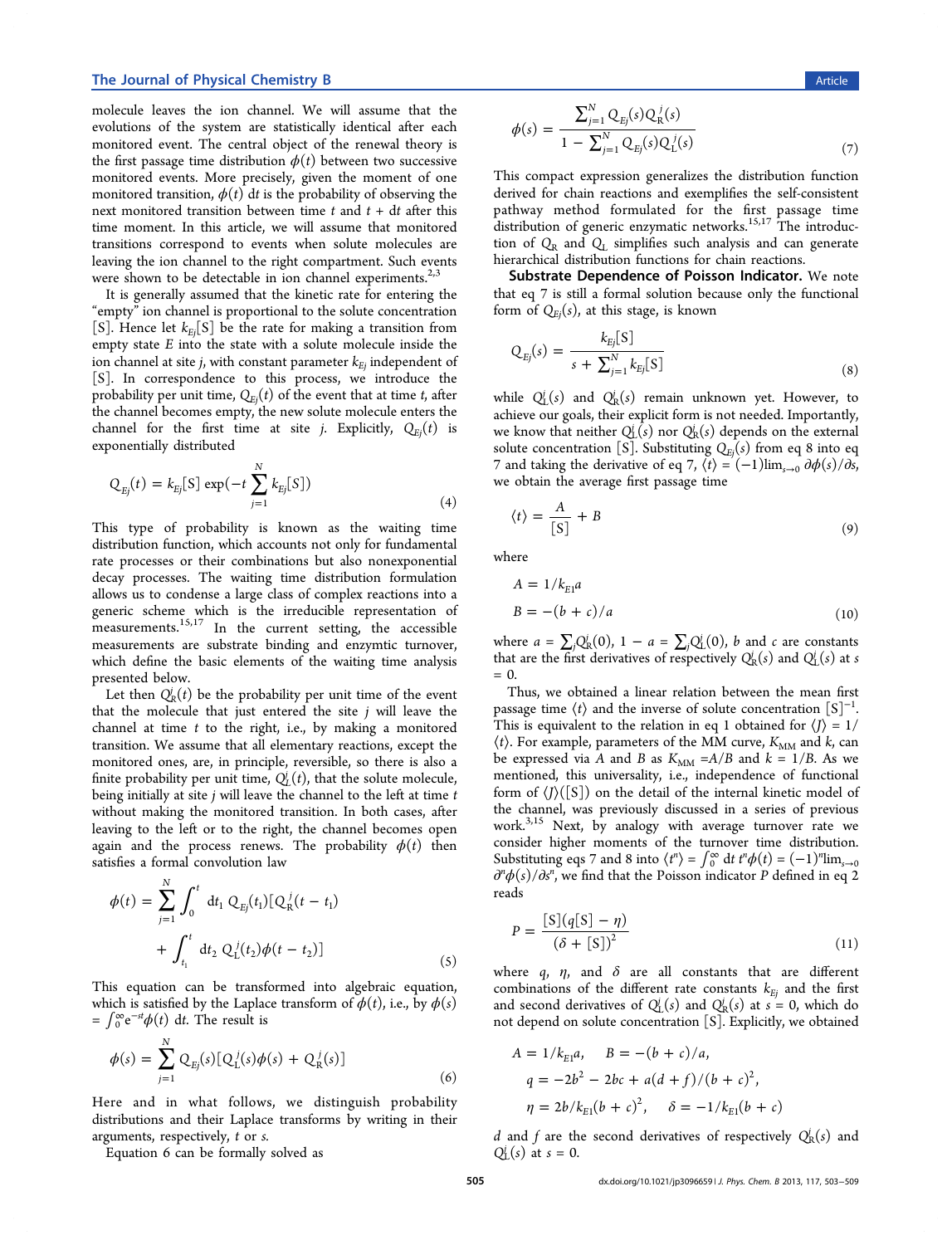<span id="page-3-0"></span>Equation 11, as well as the similar expression for the Fano factor that we will derive in the following section, are the central resul[ts o](#page-2-0)f our work. Equation 11 shows that the Poisson indicator P has a universal functional dependence on the solute concentration. It is parametrized [on](#page-2-0)ly by three constant parameters irrespective of the number of internal states and kinetic rates inside the ion channel.

The parameter  $P$  is, generally, a nonmonotonous function of [S], and at high solute concentrations,  $\lim_{\{s\} \to \infty} P = q$ ; that is, generally at high concentration the statistics of turnover time distribution is non-Poisson. Note that eq 11 is derived under the assumption that substrate binding as described by eq 8 is a rate step. A general functional form of [S][-de](#page-2-0)pendence can be obtained by incorporating the non-Poissonian distributi[on](#page-2-0) of the substrate binding.

C. Kinetics with Two Internal States. Recently Cao and  $\text{Silbey}^{15,17}$  proposed a self-consistent approach, which is based on the theory of renewal processes, for studies of turnover time statist[ics in](#page-6-0) single molecule kinetics. This theory is equally well suited for applications to ion channels. It provides a straightforward way to express waiting time distributions  $Q(t)$ via the elementary kinetic rates of a kinetic model. Although generally explicit expressions would be complex, such expressions can be easily written for simplest models with only one and two internal states.

As an example, consider the model with only two internal states, shown in Figure 2a. E represents the empty state, and ES



Figure 2. Two-state ion channel models: (a) E is the empty state, and ES and EP are the two internal states. The forward and backward rate constants for transition between E and ES are, respectively,  $k_{E1}$  and  $k_{1E}$ ;  $k_{+}$  and k are rate constants for intrachannel transitions between ES and EP, and  $k_2$  is the escape rate from the channel. (b) ES<sub>1</sub> and ES<sub>2</sub> are the internal states. The escape through the channel takes place from  $ES_1$ .

and EP are the two interconvertible internal states, which correspond, e.g., to two internal states of a molecule inside an ion channel. By applying the theory,<sup>15,17</sup> the self-consistent equation for the first passage time dis[tribu](#page-6-0)tion in the Laplace space is



Figure 3. Poisson Indicator P as a function of the solute concentration [S] for the two-state ion channel model in Figure 2a. Numerical parameter values are  $k_{E1} = 1$ ,  $k_{1E} = 1$ ,  $k_{+} = 0.1$ ,  $k_{-} = 0.01$ ,  $k_{2} = 1$ , and q  $= -0.16$  (blue);  $k_{E1} = 1$ ,  $k_{1E} = 1$ ,  $k_{+} = 0.1$ ,  $k_{-} = 0.01$ ,  $k_{2} = 2$ , and  $q = 0.1$ −0.089 (green). For ion channel model in Figure 2b:  $k_{E1} = 1$ ,  $k_{1E} = 1$ ,  $k_{+} = 1$ ,  $k_{-} = 0.7$ ,  $k_{2} = 0.5$ , and  $q = 0.35$  (black), and ion channel model with one internal state (MM model):  $k_{E1} = 1$ ,  $k_{1E} = 1$ ,  $k_2 = 1$ , and  $q = 0$ (red).

$$
\phi(s) = \frac{Q_{E1}(s)Q_{12}(s)Q_{23}(s)}{1 - Q_{E1}(s)Q_{1E}(s) - Q_{12}(s)Q_{21}(s)}
$$
(12)

where  $Q_{23}(s)$  describes the monitored transition,  $Q_{E1}(s)$  and  $Q_{12}(s)$  describe the transitions from the state E to ES and the state ES to EP, respectively.  $Q_{1E}(s)$  and  $Q_{21}(s)$  are the backward transition rates from the intermediate state ES to the empty state E and the transition from the state EP to ES, respectively. In analogy to eq 7,  $Q_{23}(s)$  and  $Q_{12}(s)$  represent  $\overline{Q_\text{R}^j(s)}$  and the backward transitions  $Q_{32}(s)$  and  $Q_{21}(s)$  represent  $Q_{\text{L}}(s)$ . Equation 12 for [th](#page-2-0)is two state kinetics is thus a special case for eq 7.

Following eq 8, the waiting time distributions in terms of the kinetic [r](#page-2-0)ate constants are given by

$$
Q_{\rm EI}(s) = k_{\rm EI}[S]/(s + k_{\rm EI}[S])
$$
  
\n
$$
Q_{\rm IE} = k_{\rm IE}/(s + k_{\rm IE} + k_{+})
$$
  
\n
$$
Q_{12}(s) = k_{+}/(s + k_{\rm IE} + k_{+})
$$
  
\n
$$
Q_{21}(s) = k_{-}/(s + k_{-} + k_{2})
$$
  
\n
$$
Q_{23}(s) = k_{2}/(s + k_{-} + k_{2})
$$
\n(13)

Taking the derivative of eq 12 and using eq 13, we found that parameters q,  $\eta$ , and  $\delta$  in eq 12 in terms of kinetic rates of Figure 2a can be expressed as

$$
q = -\frac{2k_{+}k_{2}}{(k_{2} + k_{+} + k_{-})^{2}}
$$

$$
\eta = \frac{2k_{2}k_{+}(k_{1E} + k_{2} + k_{+} + k_{-})}{k_{E1}(k_{2} + k_{+} + k_{-})^{2}}
$$

$$
\delta = \frac{k_{2}k_{+} + k_{1E}(k_{2} + k_{-})}{k_{E1}(k_{2} + k_{+} + k_{-})}
$$
(14)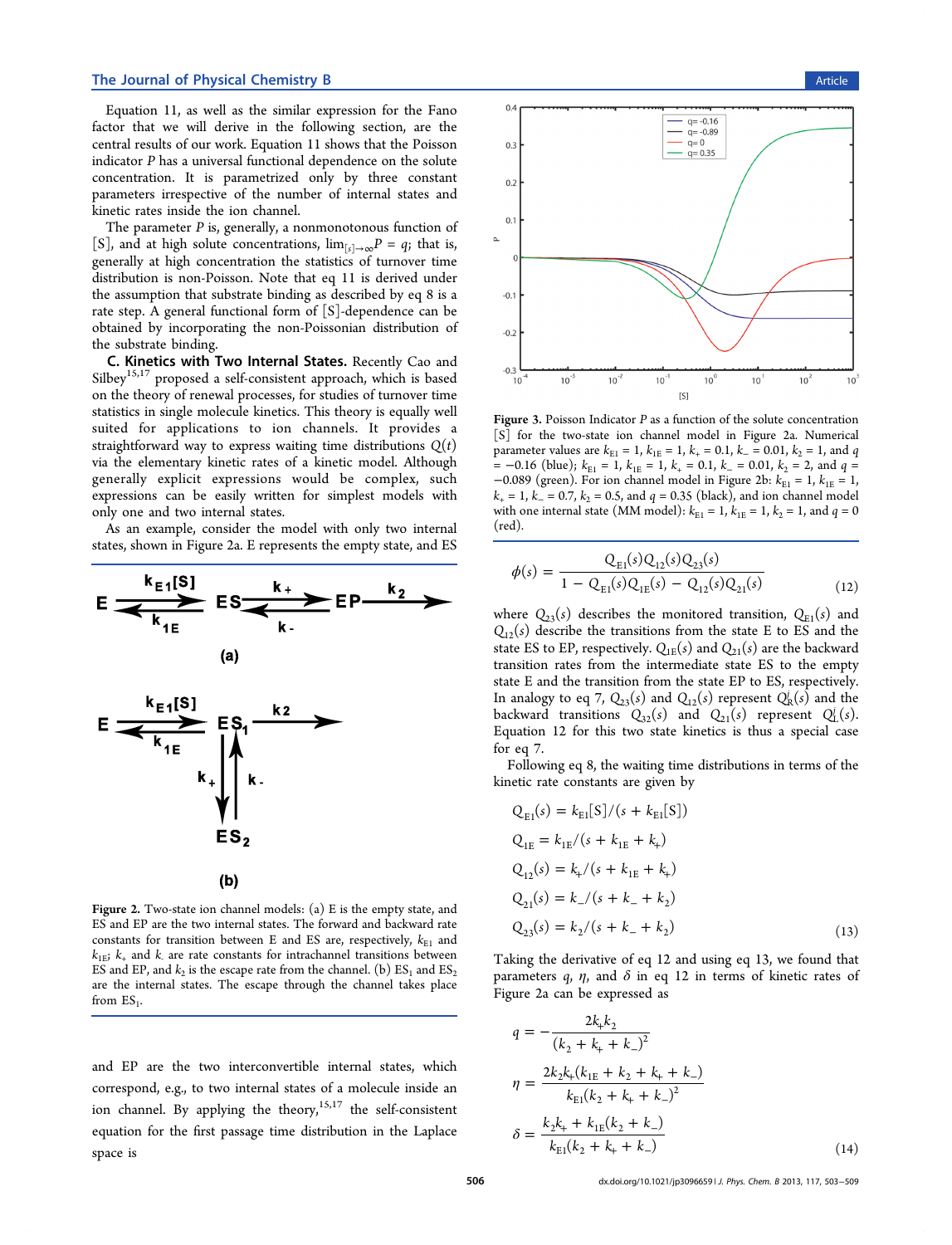<span id="page-4-0"></span>The negative value of the parameter  $q$  means that fluctuations of turnover times for this two state model are always sub-Poisson; that is, they are suppressed in comparison to the ones in the Poisson process. In contrast, for the reaction process shown in Figure 2b, in which the second internal state is an idle state, using the self-consistent approach as before, we find that  $q = 2k_+k_2/(k_+ + k_-)^2$ . This positive value corresponds to super-Poissonian statis[tic](#page-3-0)s.

We note that kinetic models with more than two internal states may still be distinguishable from two-state models if variances of fluxes are measured. For example, for the reaction scheme given in Figure 2a, the minimum of the Poisson indicator is achieved at

$$
P_{\min} = -\frac{\eta^2}{4\delta(\eta + \delta q)}\tag{15}
$$

Minimizing this expression further over the choice of kinetic rates, we find the minimum possible value of the Poisson indicator is −2/3, and it is achieved for reaction in Figure 2a when all elementary reactions are irreversible and have the same kinetic rates

$$
E \xrightarrow{k} ES \xrightarrow{k} EP \xrightarrow{k} P
$$

Hence the value of  $P_{\text{min}}$  lower than  $-2/3$ , if observed, would indicate that the reaction mechanism involves more than two intermediate states.

### III. CURRENT DISTRIBUTION FUNCTION AND FANO FACTOR

A different type of single molecule measurement is the probability distribution for the number of events observed within a time bin.<sup>18,19</sup> In this measurement approach, the number of molecules transferred through the channel is measured during ti[me i](#page-6-0)ntervals t and the probability  $P_n(t)$  of the number  $n$  of transitions is obtained after many repetitions of the measurement. A convenient way to study current distribution theoretically is by introducing the probability generating function  $(pgf)^{20-22}$ 

$$
Z(\chi, t) = \sum_{n=0}^{\infty} P_n(t) e^{i\chi n} = e^{\omega(\chi)}
$$
\n(16)

where  $\chi$  is called the counting parameter and  $\omega(\chi)$  is the cumulant generating function. Its derivatives with respect to  $\chi$ give the cumulants of the distribution  $P_n$ , such as the mean  $\langle n \rangle$ and the variance  $\sigma^2$ 

$$
\langle n \rangle = -i \frac{\partial \omega(\chi)}{\partial \chi} \Big|_{\chi=0},
$$
  

$$
\sigma^2 = \langle n^2 \rangle - \langle n \rangle^2 = (-i)^2 \frac{\partial^2 \omega(\chi)}{\partial \chi^2} \Big|_{\chi=0}
$$
 (17)

The Fano factor is defined to be the ratio of the variance to the mean, i.e.

$$
F = \frac{(-i)^2 \frac{\partial^2 \omega(\chi)}{\partial \chi^2}\Big|_{\chi=0}}{-i \frac{\partial \omega(\chi)}{\partial \chi}\Big|_{\chi=0}} \tag{18}
$$

Recently, the Fano factor in most general enzymatic models with two internal states, which also correspond to our models of ion channels with two internal nonempty states, was studied by Mugler et al.<sup>13</sup> It was shown that measuring both the average current and the Fano factor as a function of solute concentration [is](#page-6-0) sufficient to distinguish among all possible two-state enzymatic kinetics models and, moreover, to determine values of all kinetic rates quantitatively.

The natural next question is whether measurements of the Fano factor can be used to extract information about more complex enzymatic mechanisms. To resolve this question, we will first demonstrate the connection between the turnover probability functions and the cumulant generating function, from which the Fano factor can be readily obtained for renewal processes.

Let  $\phi(t)$  be the probability that a turnover event takes place in time t and  $\psi(t)$  is the probability that no monitored transitions happen during time t after the last monitored event. Then the event averaged probability distribution function  $P_n(t)$ , after the Laplace transform over time, is given by

$$
P_n(s) = \phi^n(s)\psi(s) \tag{19}
$$

Using eq 19, the generating function in the Laplace space becomes

$$
Z(\chi, s) = \sum_{n=0}^{\infty} \phi^n(s)\psi(s)e^{i\chi n} = \frac{\psi(s)}{1 - e^{i\chi}\phi(s)}
$$
(20)

which is the discrete Fourier Transform of  $P_n(s)$  over *n*-index and its Laplace transform over time. Returning to real time

$$
Z(\chi, t) = \int_{-i\infty}^{i\infty} e^{st} \frac{\psi(s)}{1 - e^{i\chi}\phi(s)}
$$
(21)

At large measurement time, we look for the dominating exponential part in eq 21. This happens at  $s = s^*$  where  $s^*$  is the pole in the denominator in eq 21 which is provided by the solution of the equation

$$
1 - e^{i\chi} \phi(s^*) = 0 \tag{22}
$$

As a function of counting parameter, the solution of eq 22 also coincides with the cumulant generating function, defined in eq 16 beause, at large measurement times t, according to eqs 21 and 22, the generating function behaves as  $Z(\chi,t)\approx \mathrm{e}^{\mathrm{i} s^*(\chi)t}.$  This form corresponds to linearly growing current cumulants and, hence, a constant value of the Fano factor. For illustration, in Appendix A, we perform calculation of all functions for a simple MM model explicitly using this approach.

[The rela](#page-5-0)tion between the turnover time probability distribution  $\phi(t)$  and the cumulant generating function<sup>15</sup> suggests that one can express the Fano factor in terms of derivatives of  $\phi(t)$  and obtain a similar universality to t[he](#page-6-0) Poisson indicator. Indeed, from eq 22 we have

$$
\phi(s) = e^{-iy} \tag{23}
$$

The inverse of this function can be written as

$$
s = \phi^{-1}(e^{-i\chi}) = \omega(\chi) \tag{24}
$$

Using the properties of inverse functions and its derivatives as shown in Appendix B, the Fano factor  $F$  is given by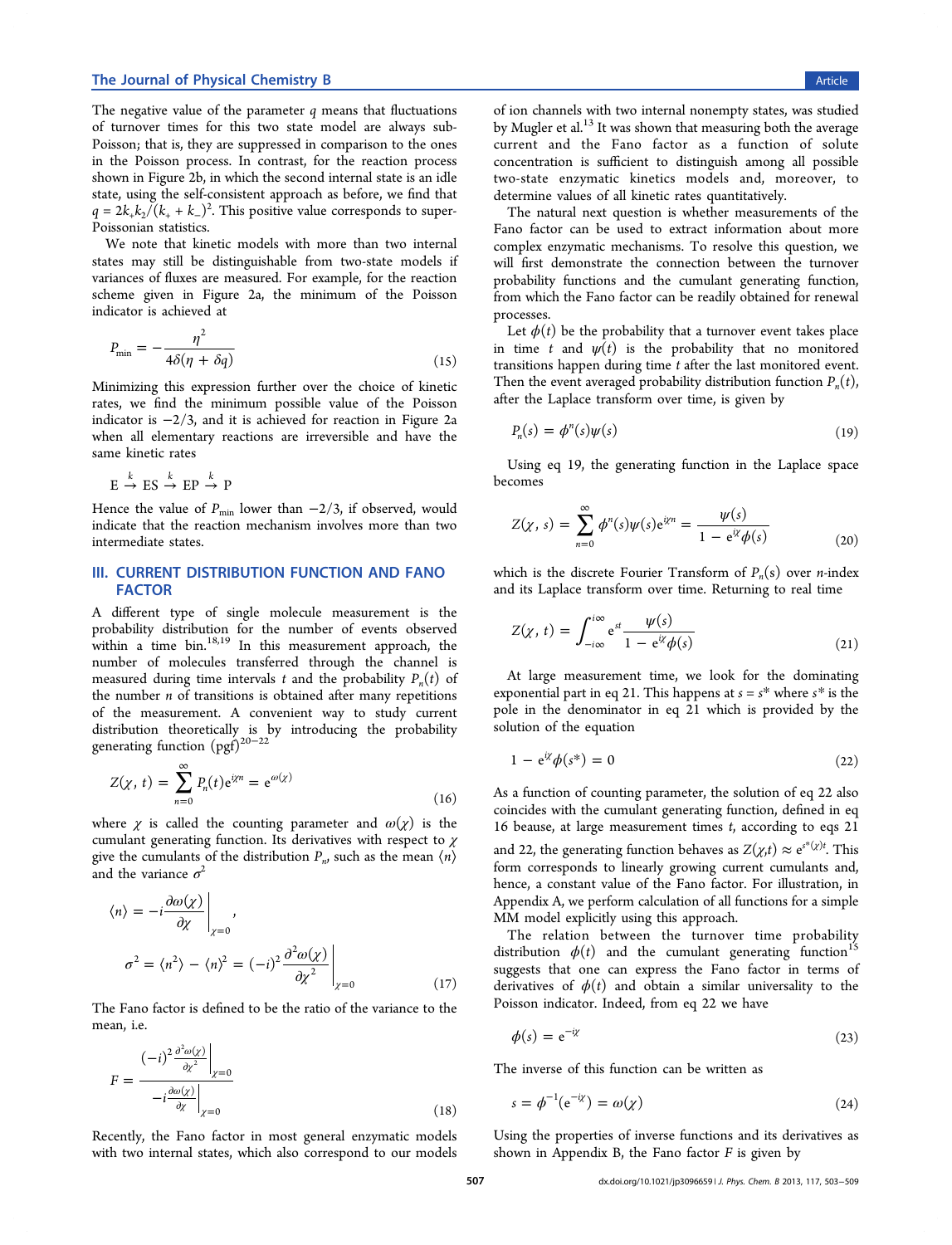<span id="page-5-0"></span>
$$
F = \frac{\frac{\partial^2 \phi(s)}{\partial s^2}\Big|_{s=0} - \left(\frac{\partial \phi(s)}{\partial s}\Big|_{s=0}\right)^2}{\left(\frac{\partial \phi(s)}{\partial s}\Big|_{s=0}\right)^2}
$$
(25)

Applying eq 6 to eq 25 we obtain

$$
F = \frac{\alpha' + \beta'[S] + \gamma'[S]^2}{(\mu + [S])^2} - 1
$$
\n(26)

Constant parameters in eq 26 are not independent. Additional constraint on them follows from the fact, which was established in the previous section, that the flux must be Poisson distributed  $(F \rightarrow 1)$  when  $[S] \rightarrow 0$ . This leads to

$$
F = 1 - \frac{\alpha_{\rm B}[S]([S] - K_{\rm B})}{(\mu + [S])^2} \tag{27}
$$

where

$$
\alpha_{\rm B} = \frac{2b(b+c) - a(d+f)}{(b+c)^2}
$$
  
\n
$$
K_{\rm B} = -\frac{2b/k_{\rm 1E}}{2b(b+c) - a(d+f)}
$$
  
\n
$$
\mu = -\frac{1}{k_{\rm 1E}(b+c)}
$$
\n(28)

Parameters  $a$ ,  $b$ ,  $c$ ,  $d$ , and  $f$  in eq 28 were introduced in the previous section. Considering eq 27, we conclude that, similarly to the Poisson indicator, the Fano factor is parametrized only by three independent constants. Equation 27 shows that the Fano factor F has the same functional dependence on the solute concentration irrespective of the number of internal states inside the ion channel. For the two state model in Figure 2a, parameters  $\alpha_{\rm B}$ ,  $K_{\rm B}$ , and  $\mu$  can be explicitly written in terms of elementary kinetic rates

$$
\alpha_{\rm B} = \frac{2k_2k_+}{(k_2 + k_+ + k_-)^2}
$$
  
\n
$$
K_{\rm B} = \frac{k_{\rm IE} + k_2 + k_+ + k_-}{k_{\rm E1}}
$$
  
\n
$$
\mu = \frac{k_2k_+ + k_{\rm IE}(k_2 + k_-)}{k_{\rm EI}(k_2 + k_+ + k_-)}
$$
(29)

Figure 4 shows the dependence of F on solute concentration [S] for the reaction scheme shown in Figure 2a,b and for the ion channel model with only one internal state (MM reaction). As in the case with Poisson indicator, co[mp](#page-3-0)eting reaction schemes can be distinguished based on the value of the Fano factor. For example, the values of  $F$  lower than  $1/3$  is an indication of a reaction scheme involving more than two intermediate steps.

#### IV. CONCLUSION

In this work, we showed that the Poisson indicator and the Fano factor have simple generic functional dependences on solute concentration irrespective of the number of internal states in the ion channel kinetic model. This observation can be used in practice by analogy with applications of the MMformula. For example, many biochemical processes favor



Figure 4. Fano factor  $F$  against solute concentration [S]. Parameters for Figure 2a are  $k_{E1} = 1$ ,  $k_{1E} = 1$ ,  $k_{+} = 0.1$ ,  $k_{-} = 0.01$ , and  $k_{2} = 1$  (blue). For Figure 2b:  $k_{E1} = 1$ ,  $k_{1E} = 1$ ,  $k_{+} = 1$ ,  $k_{-} = 0.7$ , and  $k_{2} = 0.5$  (green) and MM [rea](#page-3-0)ction (red):  $k_{E1} = 1$ ,  $k_{1E} = 1$ ,  $k_2 = 1$ .

enzymes with specific values of constants  $K_{\text{MM}}$  and  $k$ <sup>23,24</sup> In addition, by looking at  $k/K_{\text{MM}}$  values, one can compare enzyme's preferences for different substrates. We anticip[ate t](#page-6-0)hat measurements of parameters of  $P([S])$  and  $F([S])$  curves can have similar applications. Noise has been shown to lead to important consequences in biological systems. While some biological processes need to suppress noise, others may need noise as an important part of the reaction mechanism.25−<sup>29</sup> It should be interesting to explore parameters that characterize the Poisson indicator and the Fano factor curves in a wi[de cla](#page-6-0)ss of ion channels and enzymatic reactions. One can expect that evolutionary selection has led to separation of enzymes and ion channels in classes with parameters that either suppress or enhance noise for specific biological reasons. The universality of flux fluctuations imposes restrictions on the information about the structure of a studied ion channel that can be obtained by measuring variance of transport characteristics. On the other hand,  $P([S])$  and  $F([S])$  curves allow us to distinguish reaction schemes and extract some combinations of kinetic rates from experimental data.

In this work we limited our discussion to renewal processes in which the empty state of the channel is represented by a single state. Extension of our formalism to other kinetic schemes, such as nonrenewal processes with multiple interconvertible empty states, can be a subject of the future research.

### ■ APPENDIX A. EXAMPLE: MM KINETICS

Let us consider a MM enzyme catalytic reaction

$$
E + S \overset{k_{E1}}{\underset{k_{1E}}{\rightleftharpoons}} ES \overset{k_2}{\rightarrow} P + E
$$

For this simple reaction, following the self consistent approach, the waiting time distributions can be written as